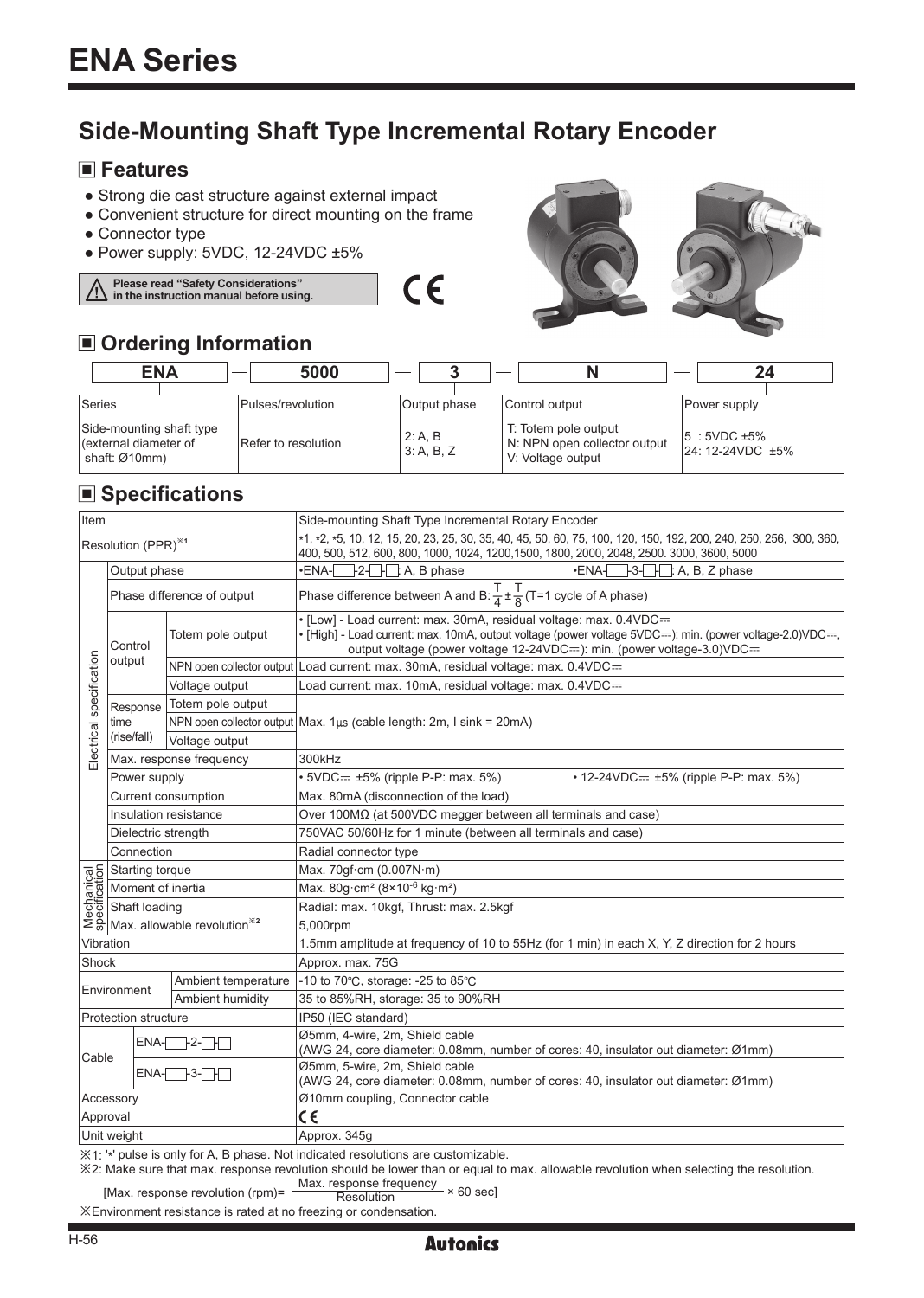#### **Control Output Diagram**



• The output circuits of A, B, Z phase are same.

● Totem pole output type can be used for NPN open collector type (※1) or voltage output type (※2).

### ■ Output Waveform



※In case of ENA-<br>
<br>  $\Box$  model, Z phase is output.

#### **Connections**



|                                    |                | Pin No Cable color Function |                  |  |
|------------------------------------|----------------|-----------------------------|------------------|--|
| C<br>$\circled{4}$                 | ➀              | <b>Black</b>                | <b>OUTA</b>      |  |
| $\overline{2}$<br>$\left(3\right)$ | $^{\circledR}$ | White                       | <b>OUT B</b>     |  |
|                                    | ③              | <b>Brown</b>                | $+V$             |  |
|                                    | 4              | Blue                        | <b>GND</b>       |  |
|                                    | $^\circledR$   | <b>Black</b>                | <b>OUTA</b>      |  |
|                                    | $^{\circledR}$ | White                       | <b>OUT B</b>     |  |
| (1)<br>(5)<br>$^{(2)}$<br>(4       | ③              | Orange                      | OUT <sub>Z</sub> |  |
| 3                                  | ⊕              | <b>Brown</b>                | $+V$             |  |
|                                    | $\circledS$    | <b>Blue</b>                 | <b>GND</b>       |  |

※In case of ENA- -3- - model, Z phase is output. ※Unused wires must be insulated. ※The metal case and shield cable of encoder must be grounded (F.G.). ※Do not apply tensile strength over 30N to the cable.

**(A) Photoelectric Sensors**

**(B) Fiber Optic Sensors**

**(C) LiDAR** 

**(D) Door/Area Sensors**

**(E) Vision Sensors**

**(F) Proximity Sensors** 

**(G) Pressure Sensors** 

**(H) Rotary Encoders (I) Connectors/ Connector Cables/ Sensor Distribution Boxes/ Sockets**